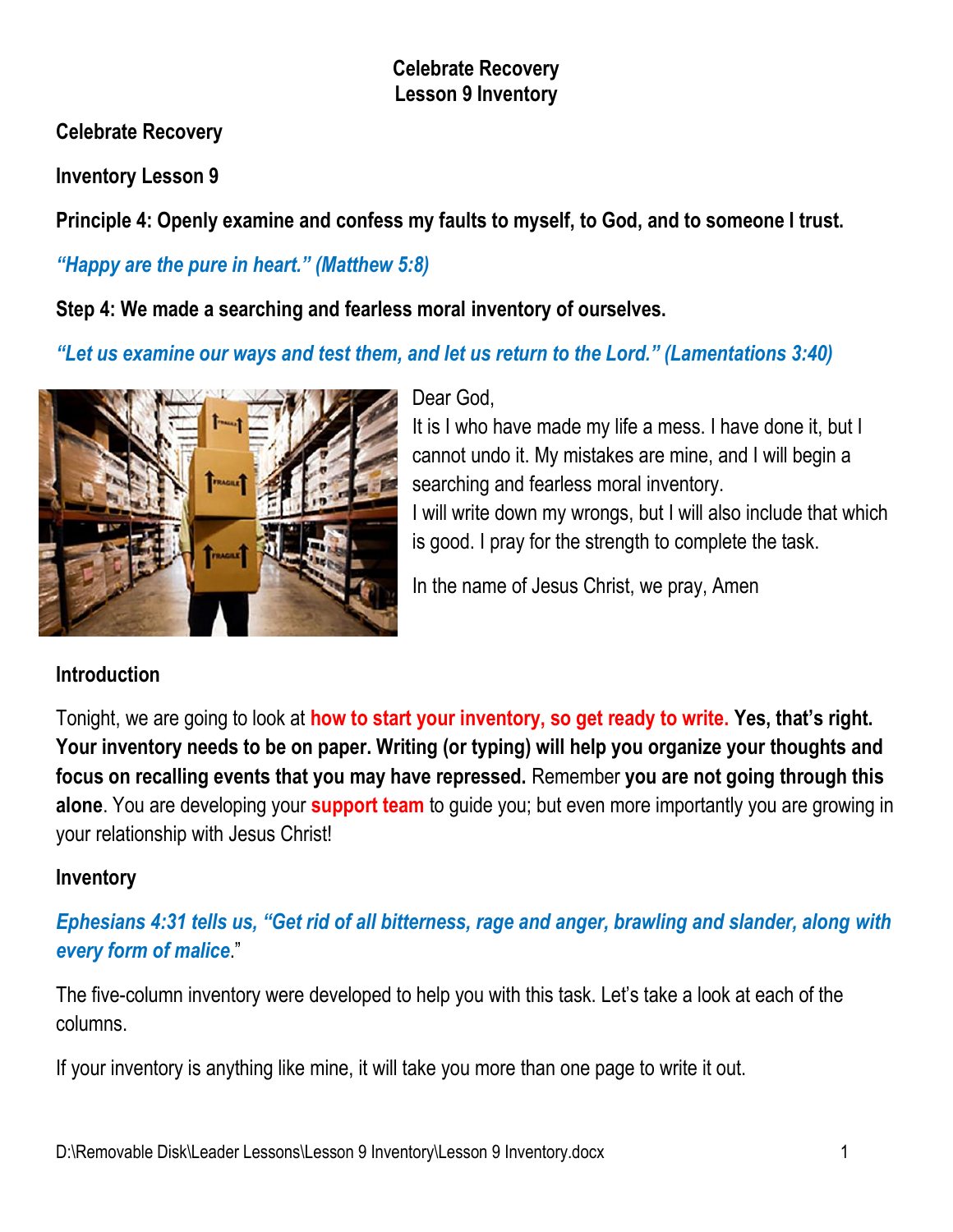# **Column 1: "The Person"**

In this column, you list the person or object you **resent or fear**. Go as far back as you can. Remember that **resentment is mostly unexpressed anger and fear**. *(please start with the ones u think about the most*). The good news is that as you work completely through Principle 4, you will see that your resentments fade as the light of your faith in Jesus Christ is allowed to shine on them!

Remember to list all the people and things that you are holding resentment against. **Complete column, all people you resent or fear**

#### **Column 2: "The Cause"**

It has been said that "hurt people, hurt people." In this column you are going to list the specific actions that someone did to hurt you. What did the person do to cause you resentment and/or fear? An example would be the alcoholic father who was emotionally unavailable for you as you were growing up. Another example would be the parent who attempted to control and dominate your life. This reflective look can be very painful, but that's why having a sponsor or an accountability team is essential. These people will be there to walk with you through the pain. Of course, Jesus will be with you too. God promises in *Isaiah 41:10 (TLB): "Fear not, for I am with you. Do not be dismayed. I am your God. I will strengthen you; I will help you; I will uphold you with my victorious right hand."* 

## **Column 3: "The Effect"**

In this column write down **how that specific hurtful action affected your life both in the past and in the present**. **Use as many sheets of paper as you require, detail is important.**

## **Column 4: "The Damage"**

Which of your basic instincts were injured?

- Social Have you suffered from broken relationships, **slander, or gossip**?
- Security —Has your **physical safety been threatened**? Have you faced **financial loss**?
- Sexual Have you been a victim in **abusive relationships**? Has intimacy or trust been damaged or broken? We will refer you to **Beyond Abuse** for counseling.

No matter how you have been hurt, no matter how lost you may feel, God wants to comfort you and restore you. Remember *Ezekiel 34:16 (GNT): "*I *You will look for those that are lost, bring back those that wander off, bandage those that are hurt, and heal those that are sick."*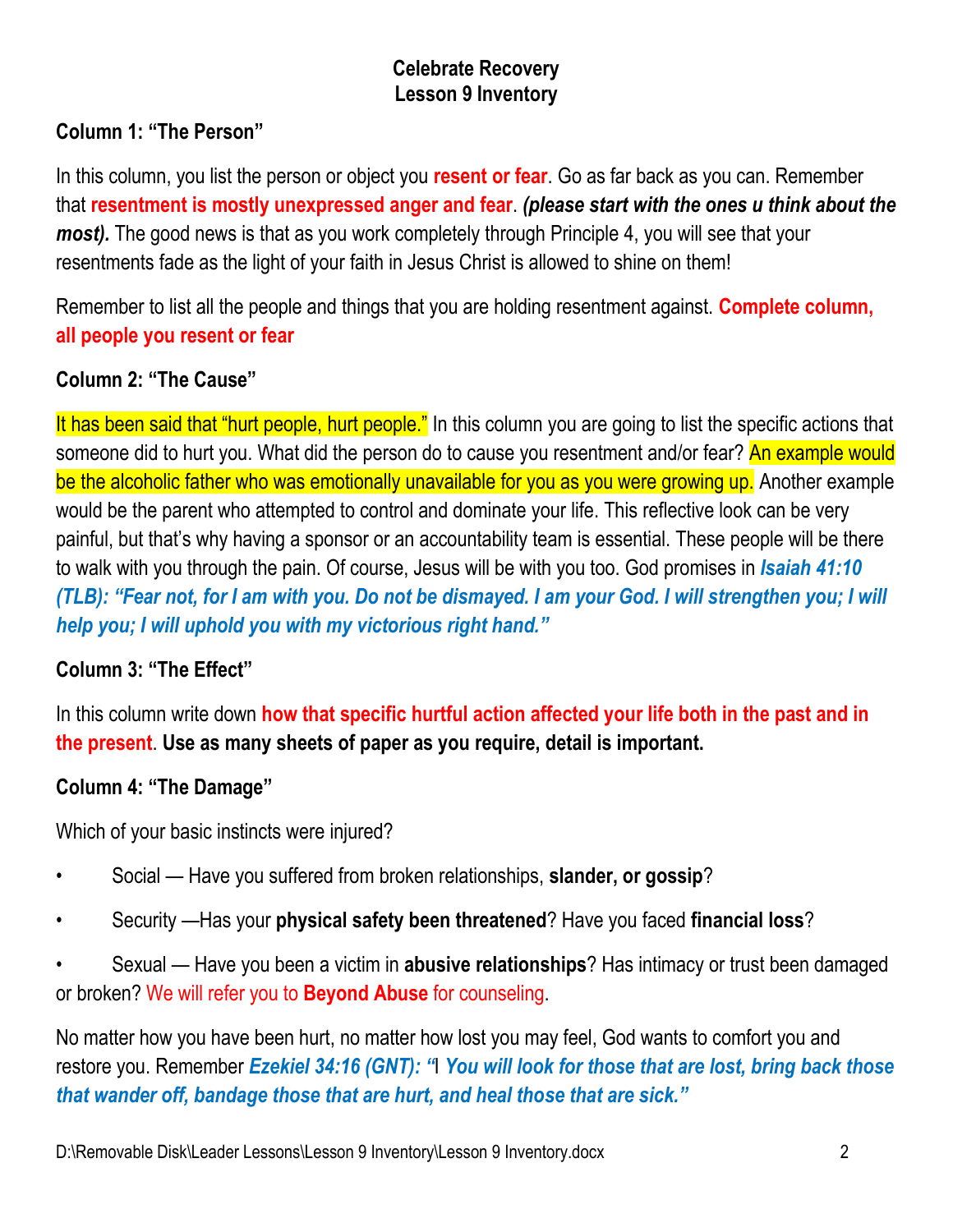## **Column 5: "My Part"**

*Lamentations 3:40 states: "Let us examine our ways and test them, and let us return to the Lord."* **It doesn't say, let us examine their ways**. You did that already in the first four columns. Now you need to honestly determine the part of the resentment (or any other sin or injury) that you are responsible for. Ask God to show you your part in a broken or damaged marriage or relationship, a distant child or parent, or maybe a job loss. In addition, in this column list all the people whom you have hurt and how you hurt them.

(You will use column **5 later in Principle 6 when you work on becoming willing to make your amends**.)

# *Psalm 139:23–24 (GNT) tells us: "Examine me, O God, and know my mind; test me, and discover my thoughts. Find out if there is any evil in me and guide me in the everlasting way."*

Please note: If you have been in an abusive relationship, especially as a small child, you can find great freedom in this part of the inventory. You see that you had **NO part, NO responsibility** for the cause of the resentment. By simply writing the words **"NONE" or "NOT GUILTY"** in column 5, you can begin to be free from the misplaced shame and guilt you have carried with you.

Made a searching and fearless moral inventory of ourselves, realizing all wrongs can be forgiven. Renounce the lie that the abuse was our fault.

## **Wrap-Up**

# **There are five tools to help you prepare your inventory:**

1. Memorize *Isaiah 1:18 (TLB): "Come, let's talk this over!" says the Lord; "no matter how deep the stain of your sins, I can take it out and make you as clean as freshly fallen snow. Even if you are stained as red as crimson, I can make you white as wool!"* 

- 2. **Read the "balancing the scale verses" at the end of this lesson**
- **3. Keep your inventory balanced. List both the good and the bad!**

This is very important! As God reveals the good things that you have done in the past, or are doing in the present, list them on the reverse side of your copies of the "Celebrate Recovery Principle 4 Inventory Worksheet."

4. Continue to develop your support team.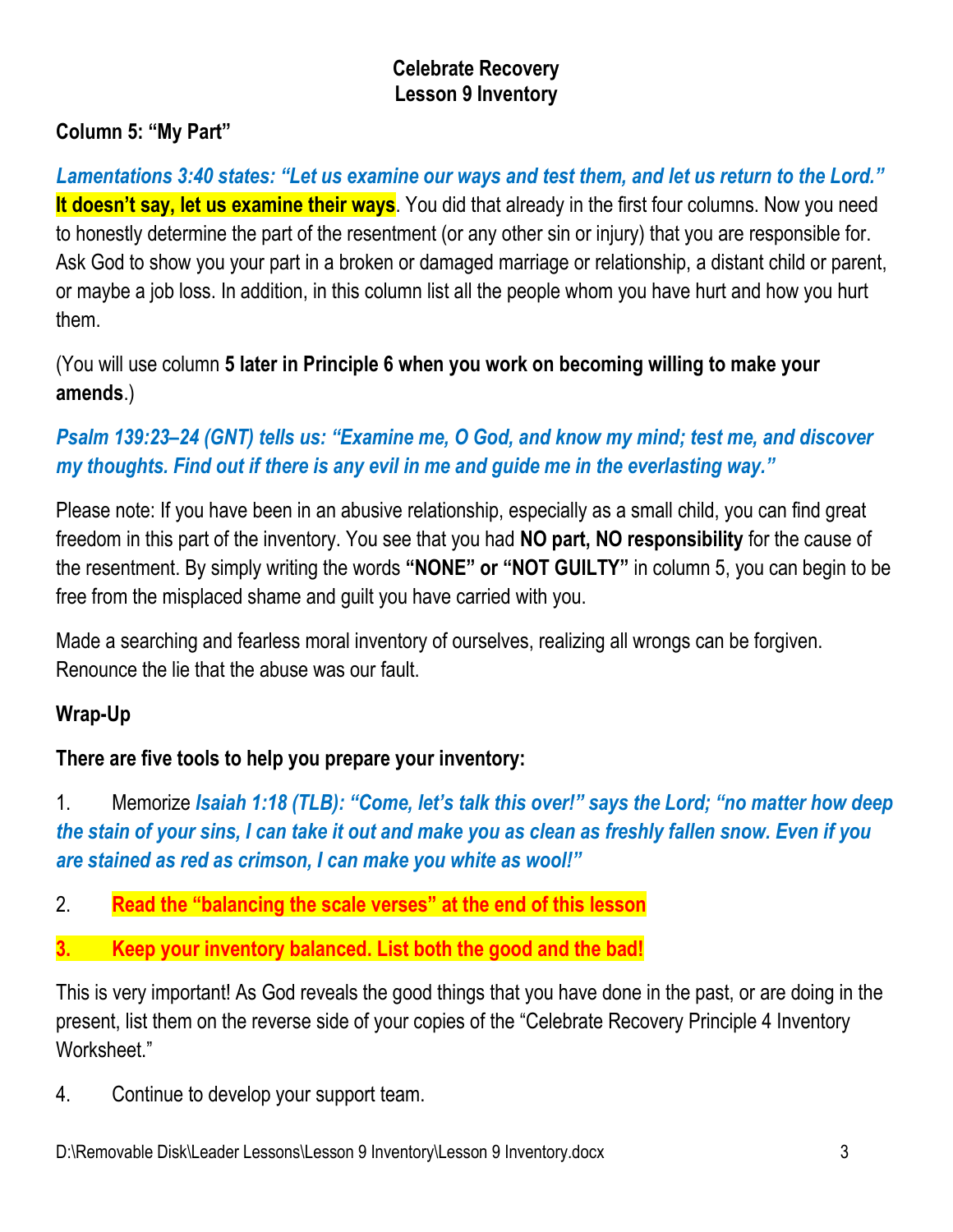### 5. Pray continuously.

Don't wait to start your inventory. Don't let any obstacle stand in your way. If you don't have a sponsor or accountability partner yet, talk to some-one tonight! Set a time and place and get busy! You can do it!

### **How to Keep a Recovery Inventory Balanced**

How do we include the good in our inventory process when it is all about unearthing and writing down the bad—the ugly things we've done or what's been done to us? On the surface there is nothing good about that. **The good comes from the results of writing it down (Step 4), sharing it with our sponsors (Step 5), and then when possible, making amends (Step 9).**

So how is our inventory balanced? A balanced inventory does not mean that we add columns to our inventory worksheet for the good, although that can be done. **A balanced inventory means that we are to take in the good that we have done in our lives as well. We are not to dwell on the negative**. We are not the sum of the bad things that are included on our inventory. We have our identity in Christ who has wiped our sins clean. He sees us as unblemished—spotless and clean.

*"Come now, let us settle the matter," says the Lord. "Though your sins are like scarlet, they shall be as white as snow; though they are red as crimson, they shall be like wool." (Isaiah 1:18, NIV)*

**The problem is that we don't see ourselves as that because we carry around our past mistakes and often let them define us.**

*GOOD Inventory-Keeping our inventory balanced actually starts the minute we actively enter recovery (or join a Step Study). It is when we start to create relationship with others in recovery. It is through building accountability teams and having regular meetings with our sponsor. These relationships start to pour positive things into us. They provide encouragement, wisdom, support, and prayer. They are helping us to see that we are worthy of love and accepted for who we are, not what we've done.*

Our inventories are also balanced by **memorizing scripture**, like Isaiah 1:18 above, by regularly attending Celebrate Recovery meetings, by listening to or reading others' testimonies of hope (shared at meetings or one on one), and by filling our minds with any of the over 7,000 promises of God found in the Bible.

**We are renewing our minds**—replacing the not-so-good with the good, with the better, and the best of what God has to offer us.